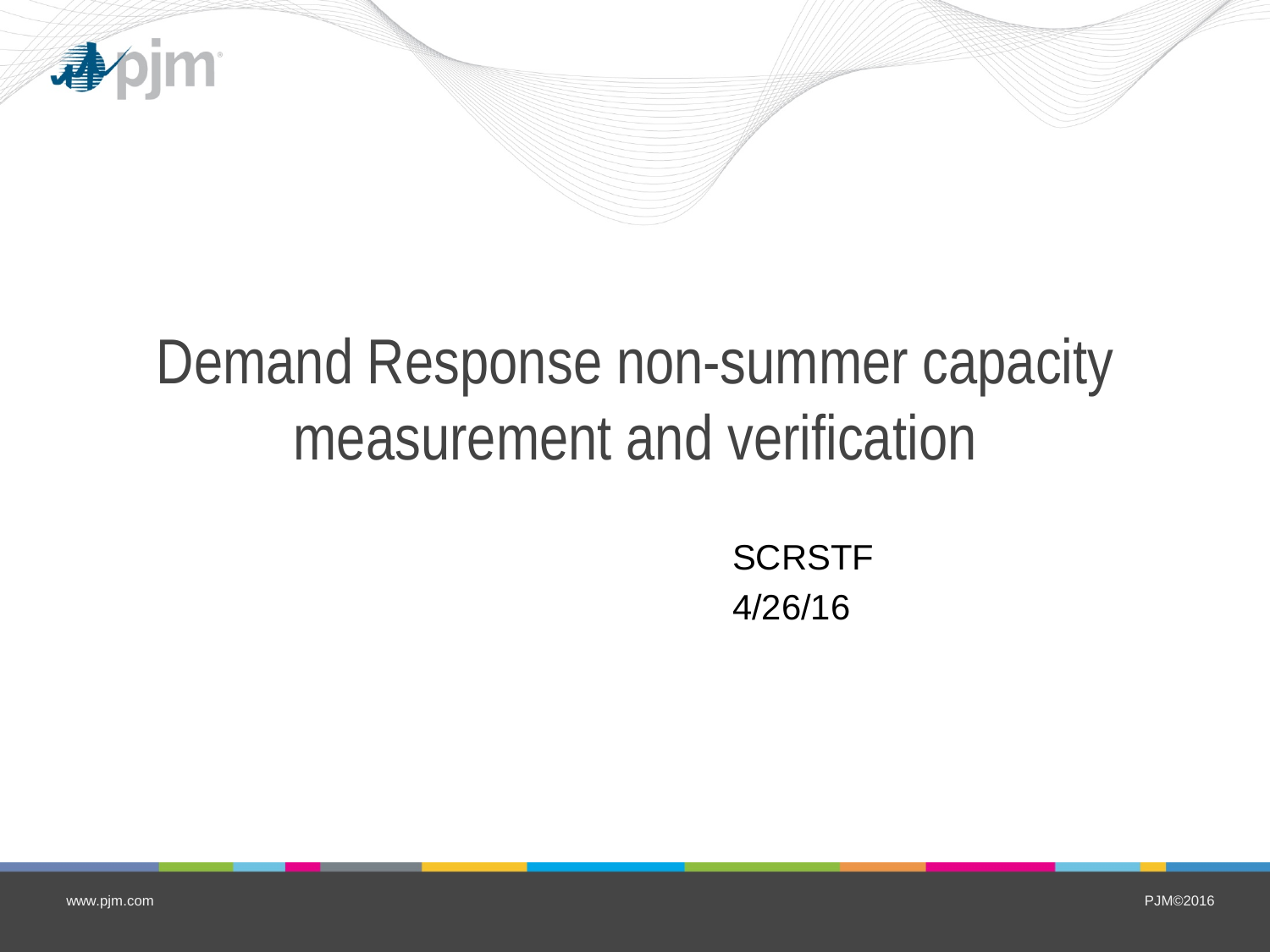

Capacity compliance – measurement of load reductions

- Summer (June September)
	- FSL (firm service level)
		- PLC (Load \* Line Loss Factor)
	- GLD (guaranteed load drop)
		- Lessor of FSL or (CBL load) \* line loss factor
- Non-summer (October through May)
	- (CBL load) \* line loss factor
- CBL customer baseline, which represents what load would have been if customer did not reduce load.

Load Reduction used to determine penalties or bonus payment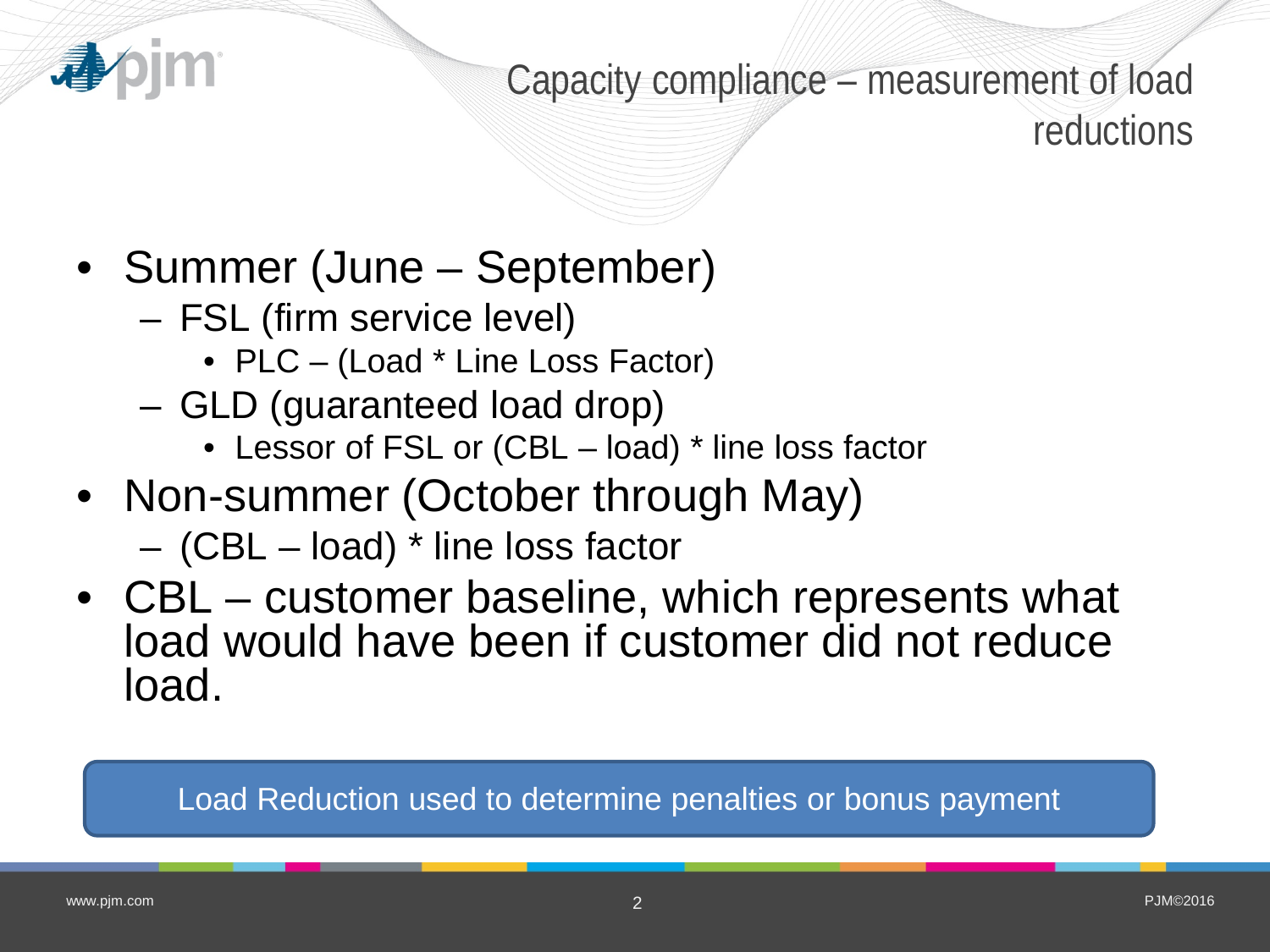

Non-Summer CBL process

- Default capacity compliance CBL = default economic energy CBL
	- 3 daytype with Symmetric Additive Adjustment ("SAA")
		- Weekdays, Saturdays, Sunday/Holiday
		- Construct CBL (load curve) from recent history that exclude event day
		- Calibrate CBL based on difference between load on event day prior to event and load in CBL from same period
	- Alternative CBL may be used if significantly more accurate than default CBL
		- RRMSE metric used to compare accuracy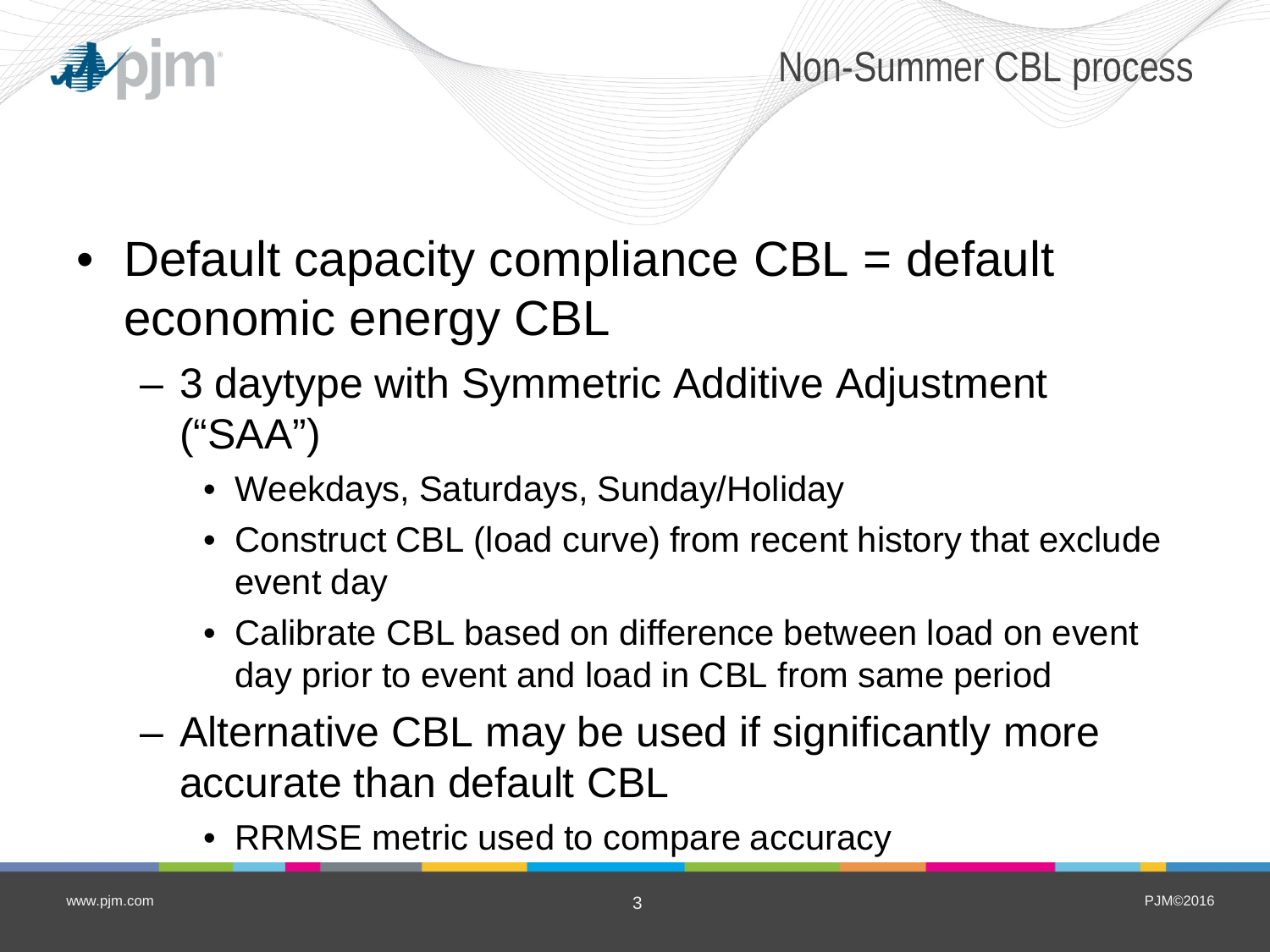

## Load reduction in Winter period



#### Must be able to reduce load in winter from 6am through 9pm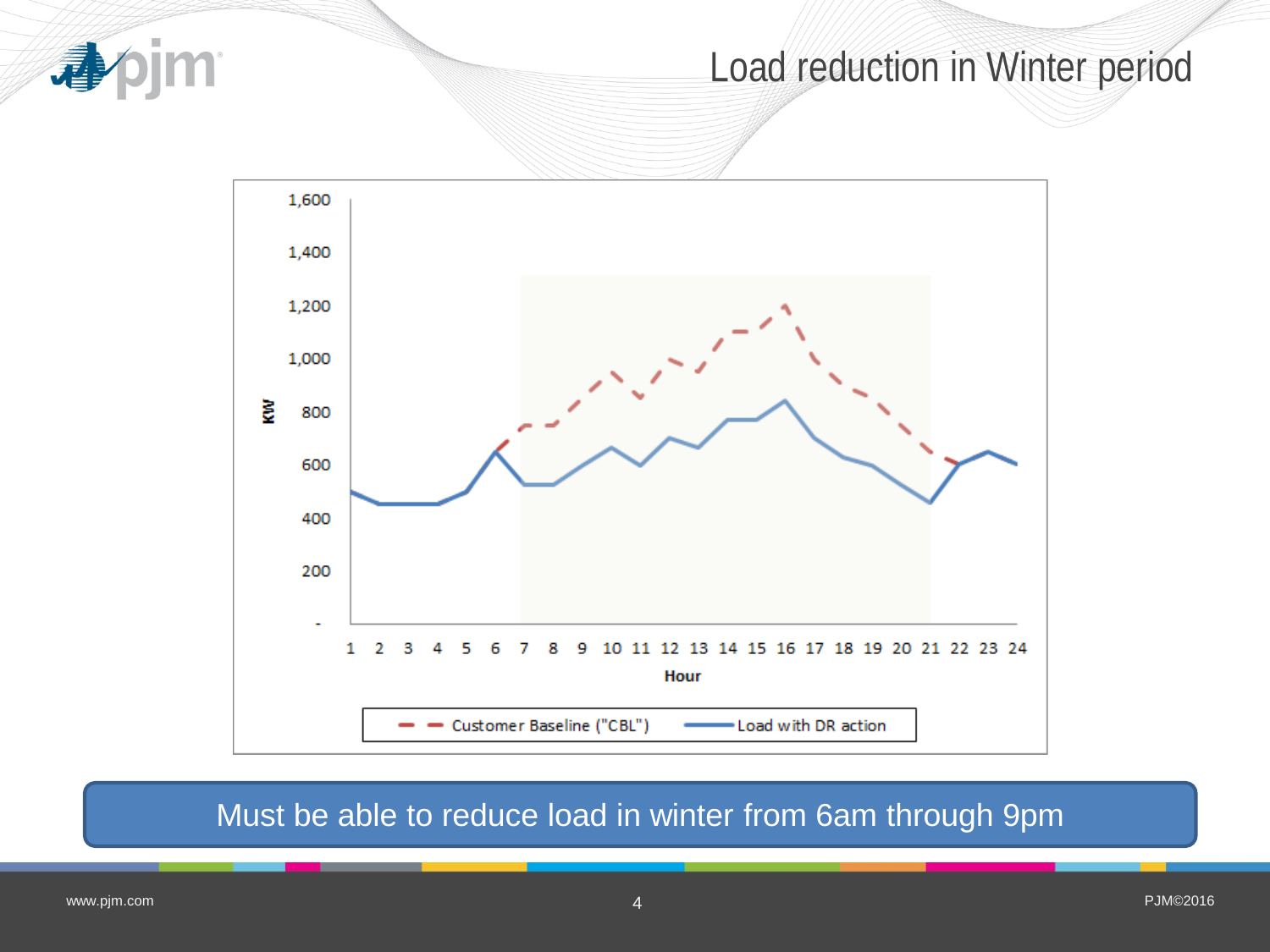

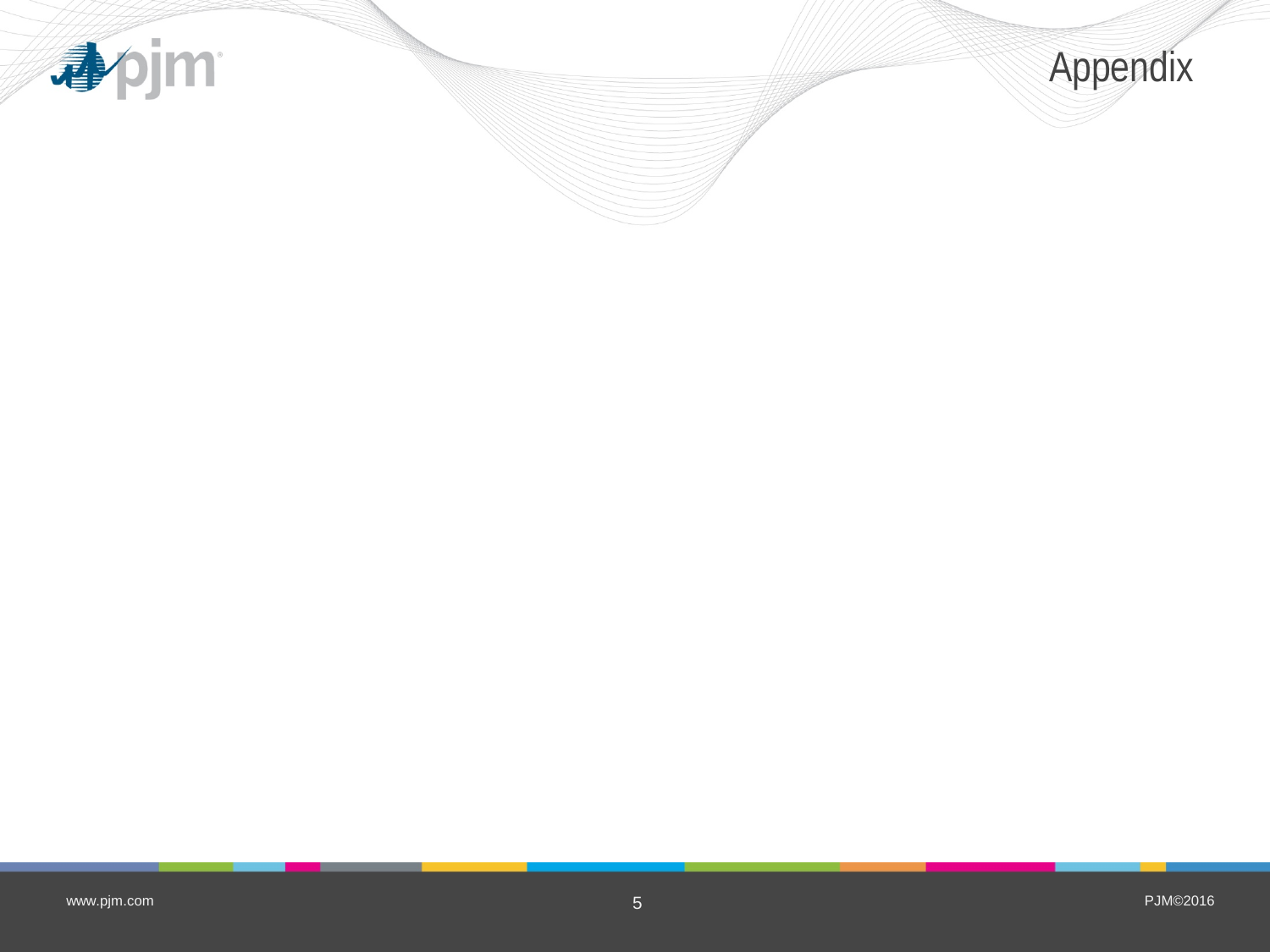

## RPM Products, eRPM modelling & eLRS registrations

|                                     | Product modelled as<br>individual eRPM resource |         |         | 1 resource modelled in eRPM<br>with multiple commitments |              |       |
|-------------------------------------|-------------------------------------------------|---------|---------|----------------------------------------------------------|--------------|-------|
| <b>Product</b>                      | 15/16                                           | 16/17   | 17/18   | 18/19                                                    | 19/20        | 20/21 |
| <b>Limited DR</b>                   | $\sf X$                                         | $\sf X$ | $\sf X$ |                                                          |              |       |
| <b>Extended</b><br><b>Summer DR</b> | $\sf X$                                         | $\sf X$ | $\sf X$ |                                                          |              |       |
| <b>Annual DR</b>                    | $\sf X$                                         | $\sf X$ | $\sf X$ |                                                          |              |       |
| <b>Base DR</b>                      |                                                 |         |         | $\sf X$                                                  | $\mathsf{X}$ |       |
| Capacity<br>Performance<br>DR       |                                                 | $\sf X$ | $\sf X$ | $\sf X$                                                  | $\sf X$      | X     |

-- Customers are registered in eLRS by Product --

*\*FRR – LDR/XDR/ADR through 18/19, 19/20 Base/CP, 20/21 CP*